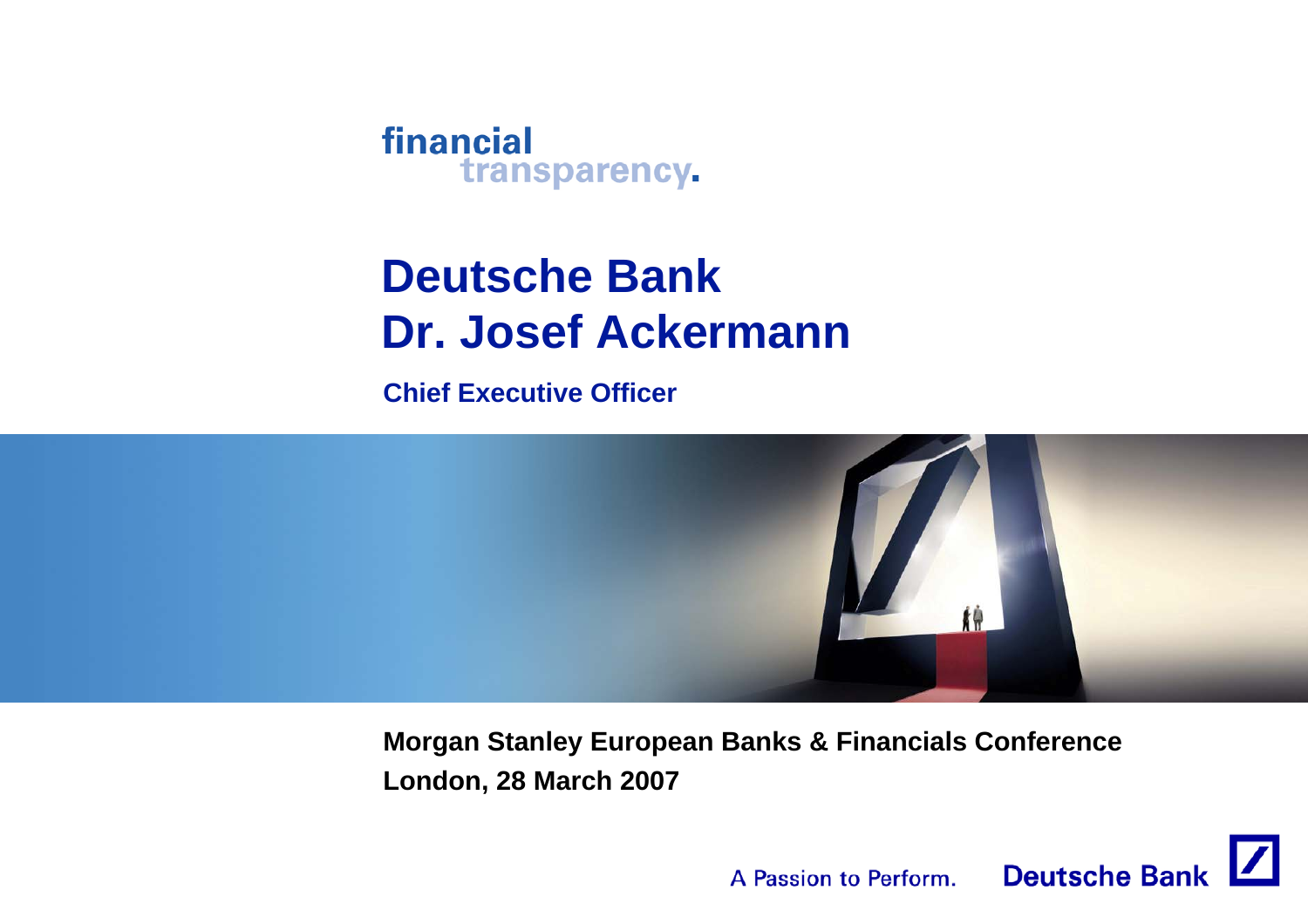



# **Transformation of the bottom line**

## In EUR bn



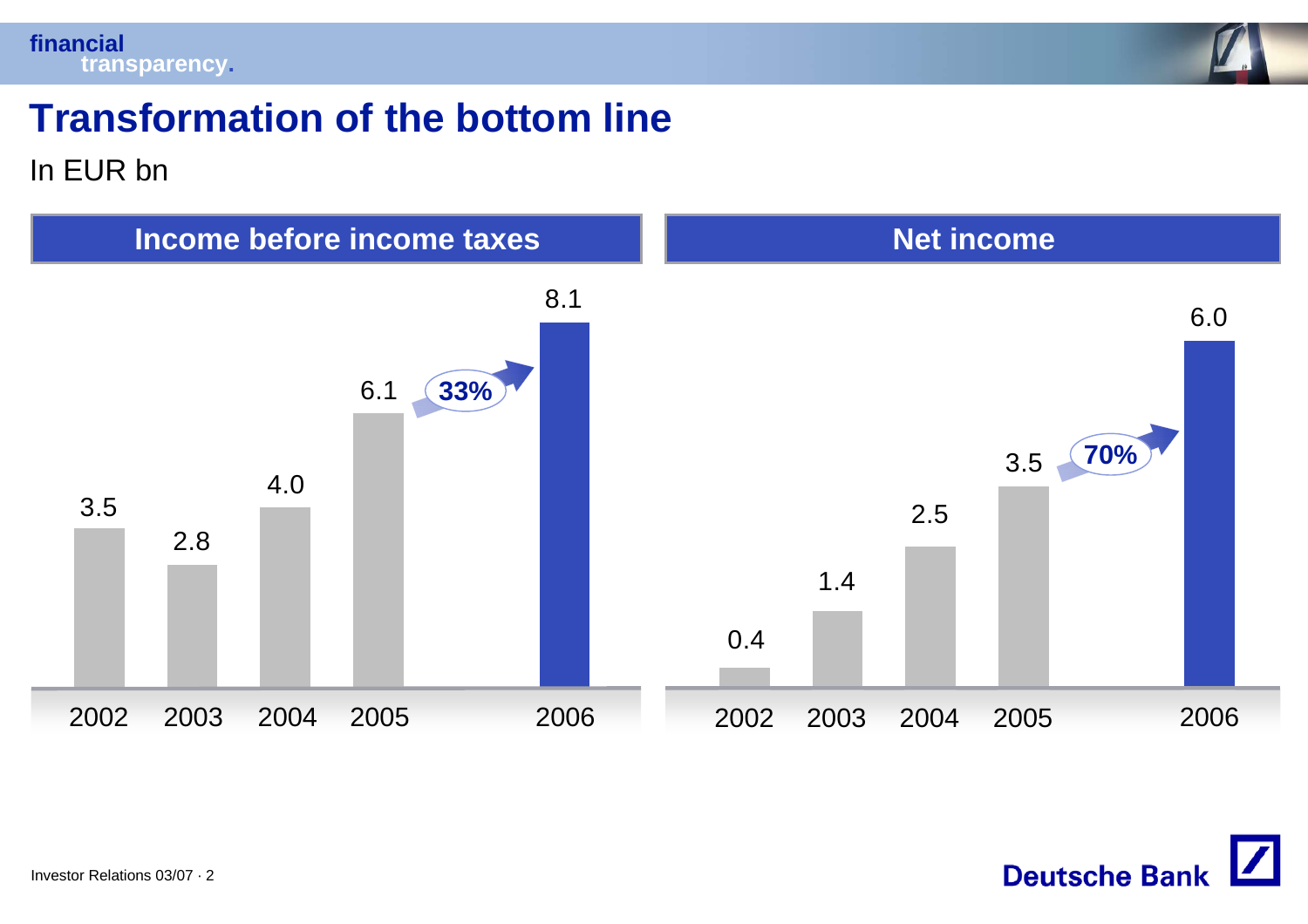

## **Strong performance against target ratios**

Dividend per share

**Deutsche Bank** 



(1) RoE based on average active equity; 2002-2004 underlying; 2005/2006 as per target definition (excludes restructuring activities and substantial gains from industrial holdings)

(2) Recommended

Investor Relations 03/07 · 3Note: Figures may not add up due to rounding differences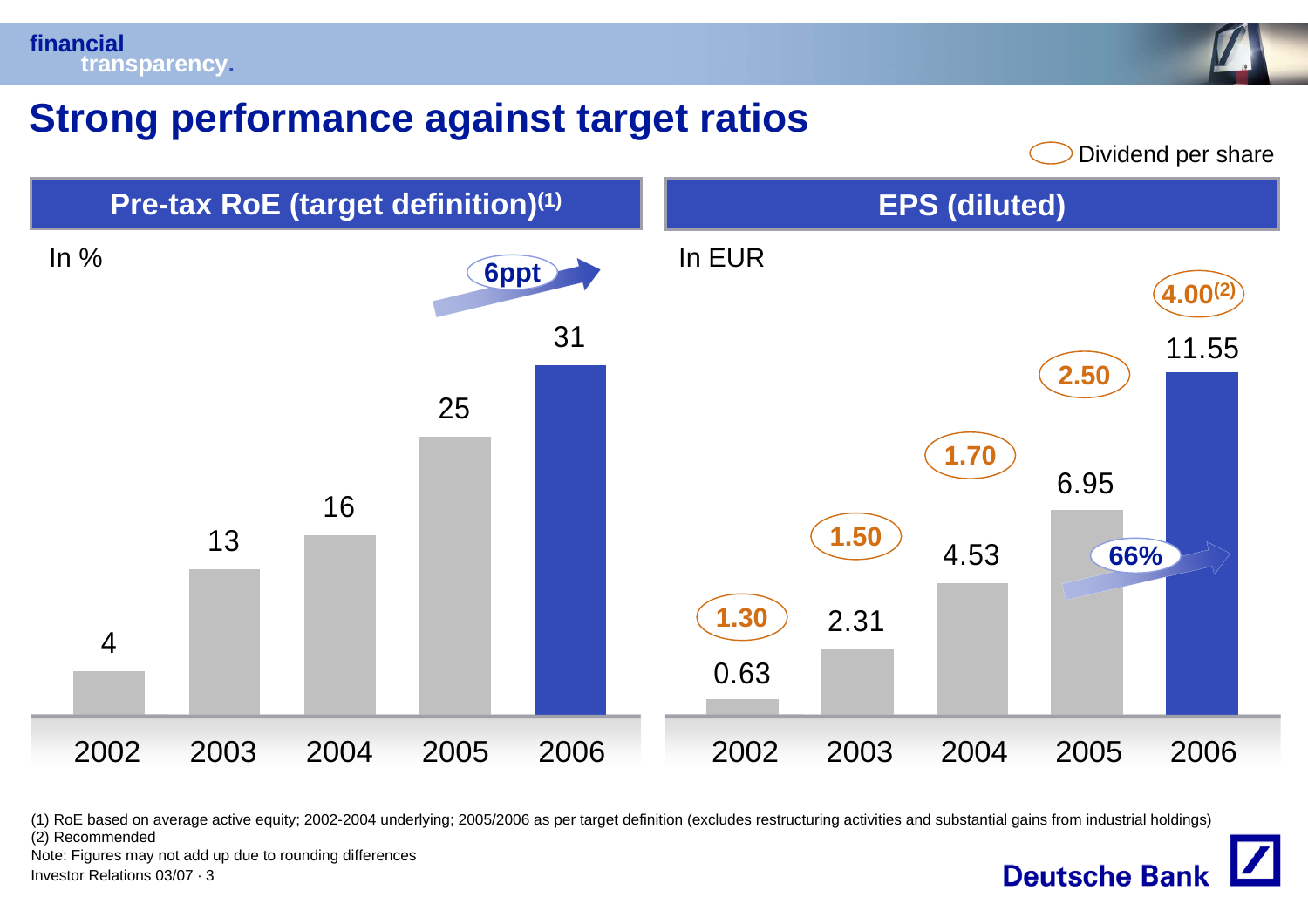

**Deutsche Bank** 

# **Outstanding global diversification**



for 2006 based on net revenues of CIB and PCAM; total net revenues also incl. Corporate Investments and Consolidation & Adjustments

(2) Based on 20-F (according to booking locations and based on internal assumptions regarding specific consolidation items)

Note: Figures may not add up due to rounding differences

Investor Relations 03/07 · 4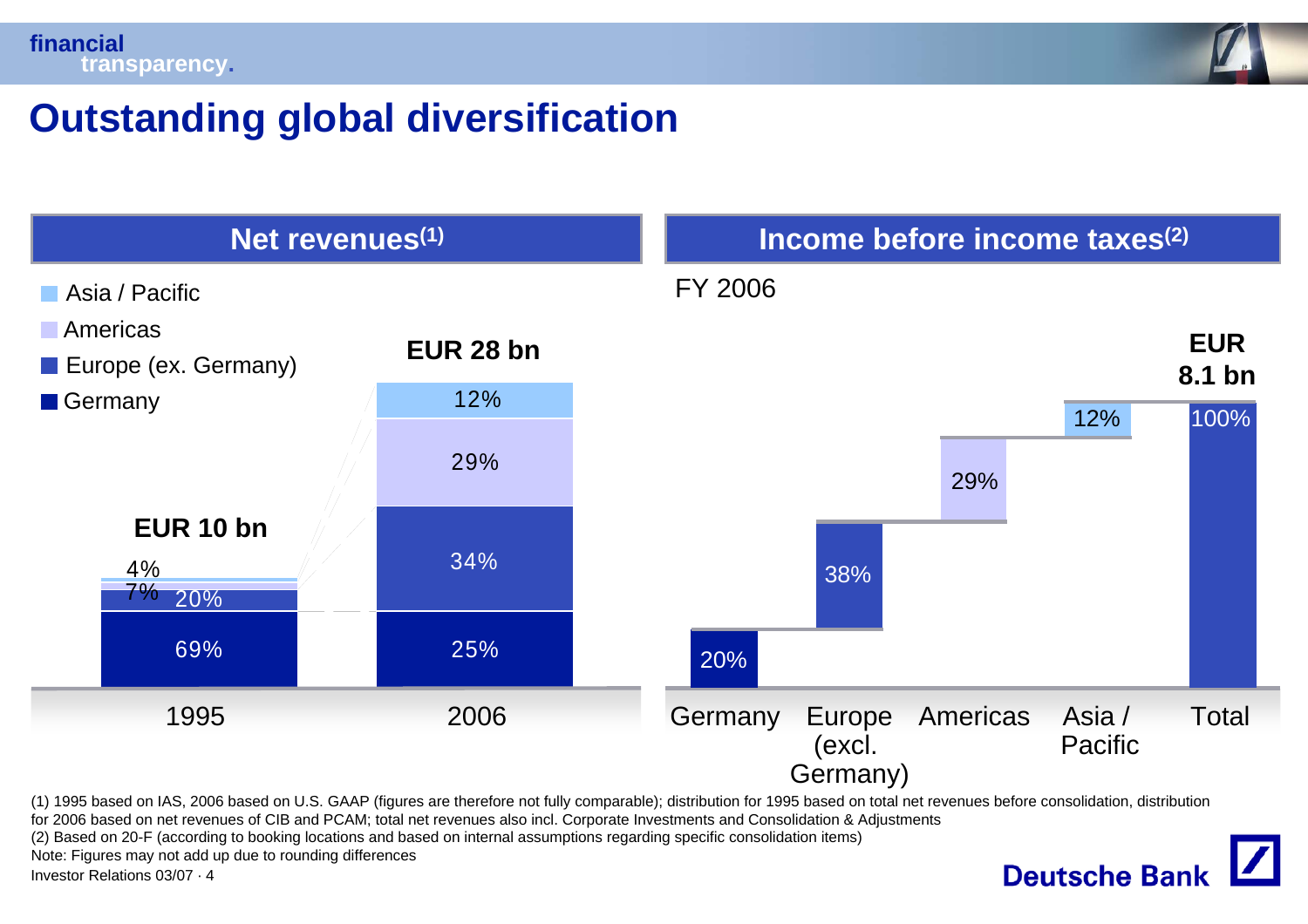**financialtransparency.**



**Deutsche Bank** 

# **CIB: A world-leading investment bank …**

Revenues FY2006, in EUR bn



\* Diverging fiscal year

Note: Goldman Sachs excl. revenues from Principal Investments; Morgan Stanley excl. Investment revenues;

translation into EUR based on average FX rate of respective reporting period

Source: Company data

Investor Relations 03/07 · 5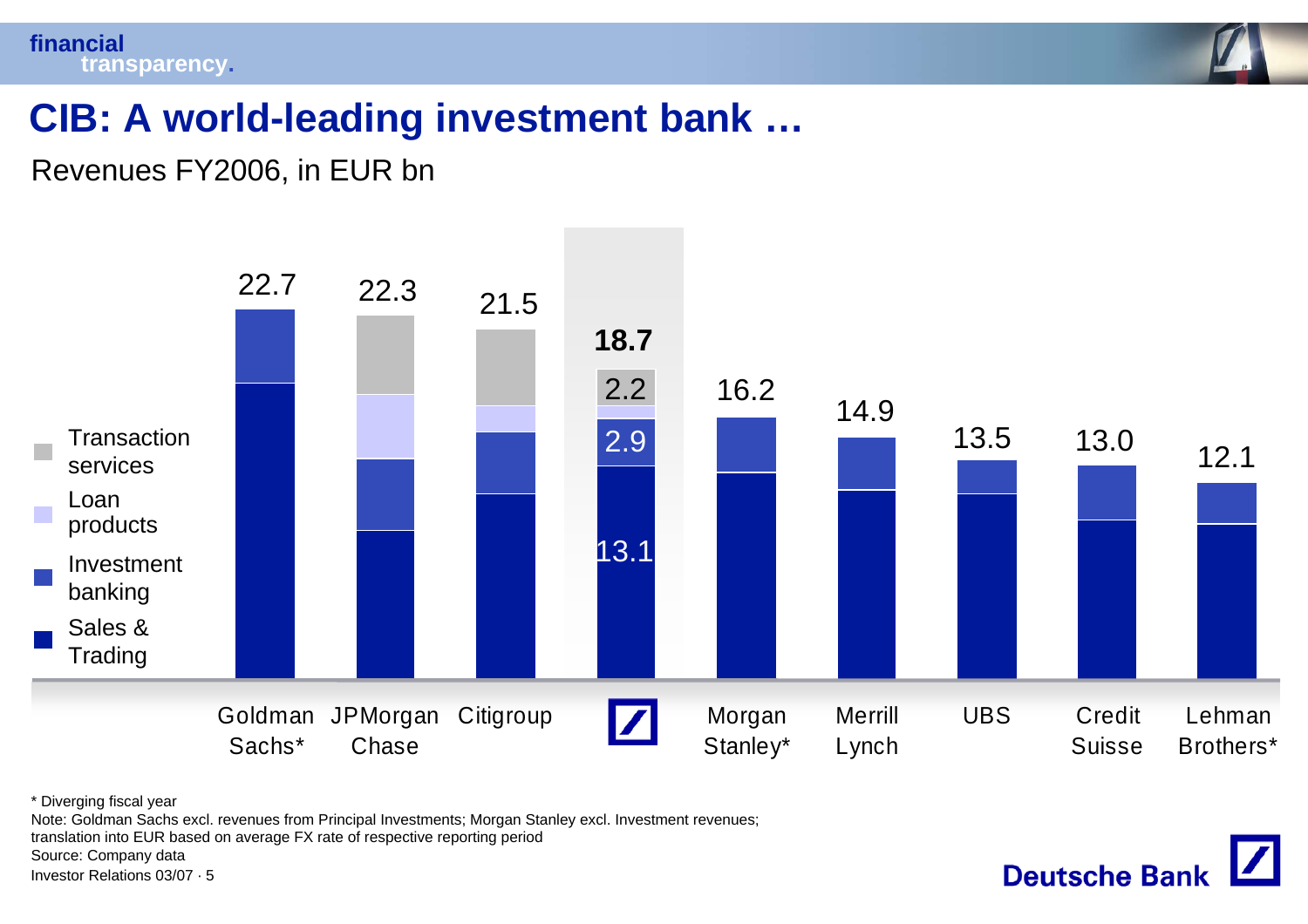

## **… with a well diversified Sales & Trading platform**

Sales & Trading revenues: EUR 13.1 bn in 2006

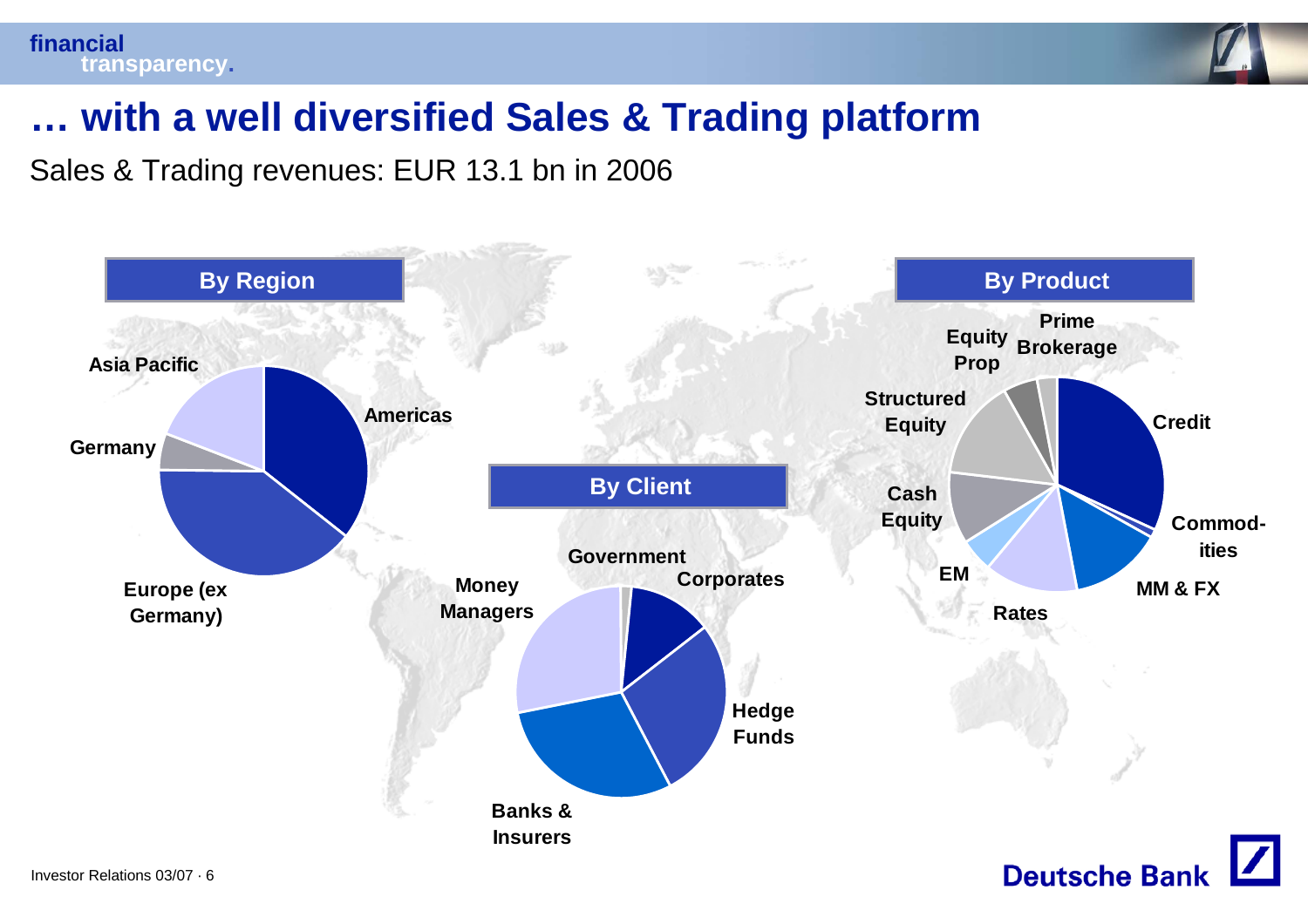

# **Strong and profitable PCAM franchise**



(1) Total Private Client Assets and 50% of BlackRock invested assets

(2) Excluding PBC equivalent (DB invested assets comparable data not available)

(3) Goldman Sachs Asset Management includes assets held for HNWI

Note: 2003 results have not been adjusted to new group structure; conversion into EUR based on spot rates

Source: Company data

Investor Relations 03/07 · 7

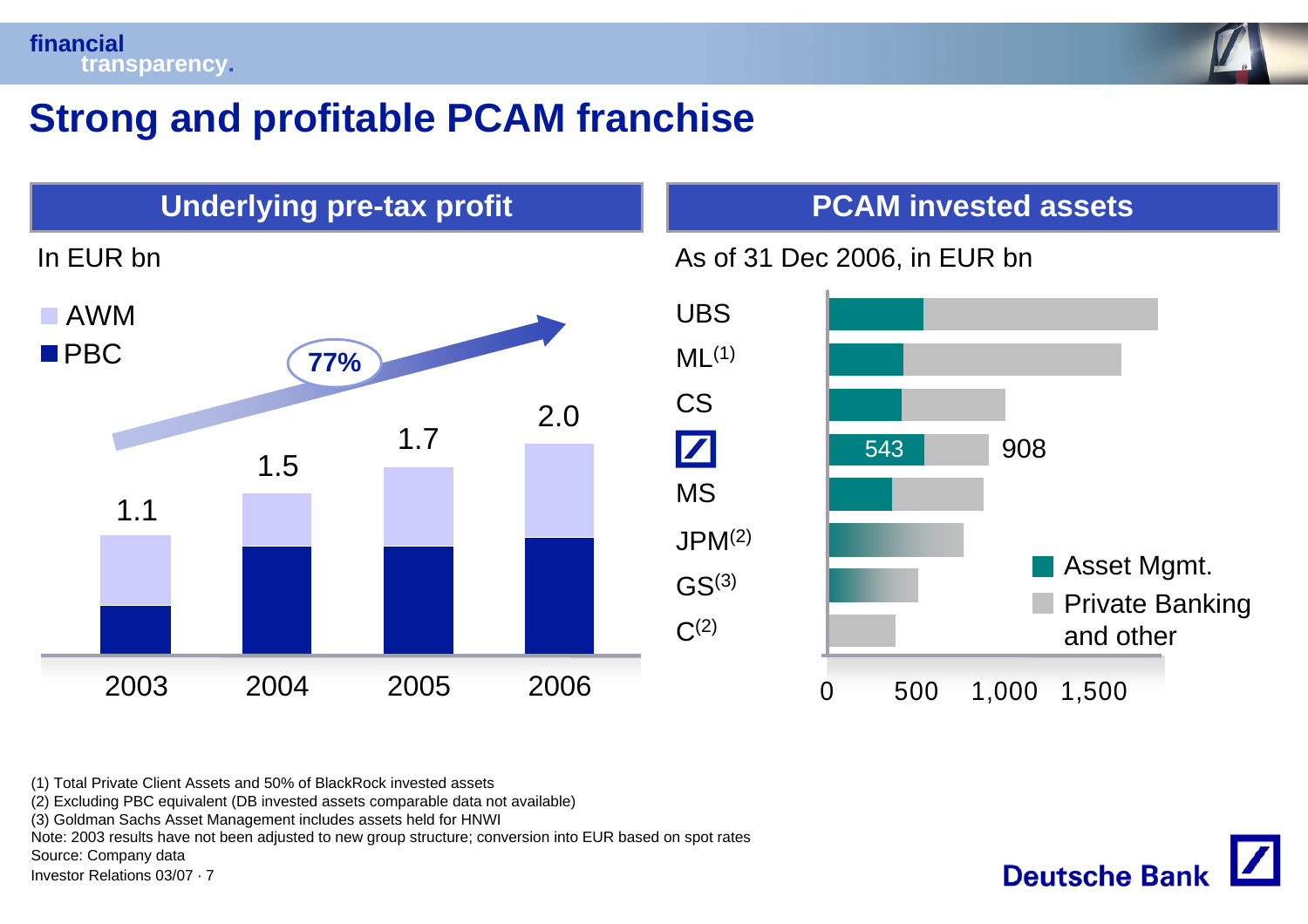



## **2002 - 2005: Successful execution**

| <b>Management Agenda Phase 1</b>                                     |                                              | <b>Management Agenda Phase 2</b>             |                                                            |                                                              |
|----------------------------------------------------------------------|----------------------------------------------|----------------------------------------------|------------------------------------------------------------|--------------------------------------------------------------|
| $2002 - 2003$ :<br><b>Refocusing the businesses</b>                  |                                              | $2004 - 2005$ :<br><b>Growth and 25% RoE</b> |                                                            |                                                              |
| Performance<br>management<br>and current<br>earnings focus           | Focus on<br>core businesses                  |                                              | Maintaining strict cost,<br>capital and risk<br>discipline | Capitalising on<br>global leadership<br>in CIB               |
| Further improvement<br>of capital and<br>balance sheet<br>management | Optimisation of the<br><b>PCAM</b> franchise |                                              | Delivering<br>profitable growth<br>in PCAM                 | Establishing<br>Deutsche Bank as the<br>most reputable brand |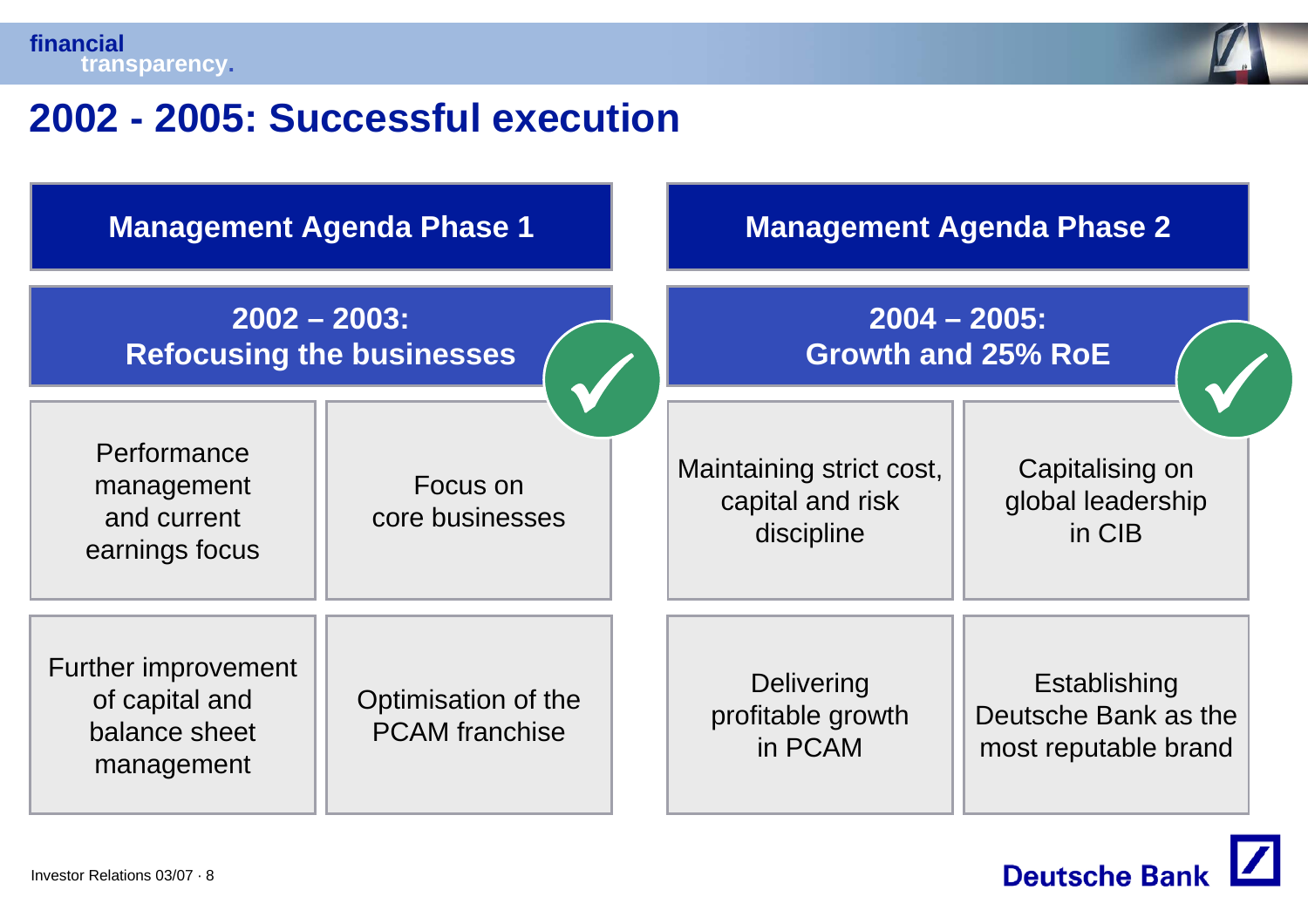



# **From 2006: the current phase**

**Management Agenda Phase 3**

## **2006 – 2008: Leveraging our global platform for accelerated growth**

| Maintain our cost, risk, capital and    | Continue to invest in organic growth and |  |  |
|-----------------------------------------|------------------------------------------|--|--|
| regulatory discipline                   | 'bolt-on' acquisitions                   |  |  |
| Further grow our 'stable' businesses in | Build on our competitive                 |  |  |
| <b>PCAM and GTB</b>                     | edge in CIB                              |  |  |

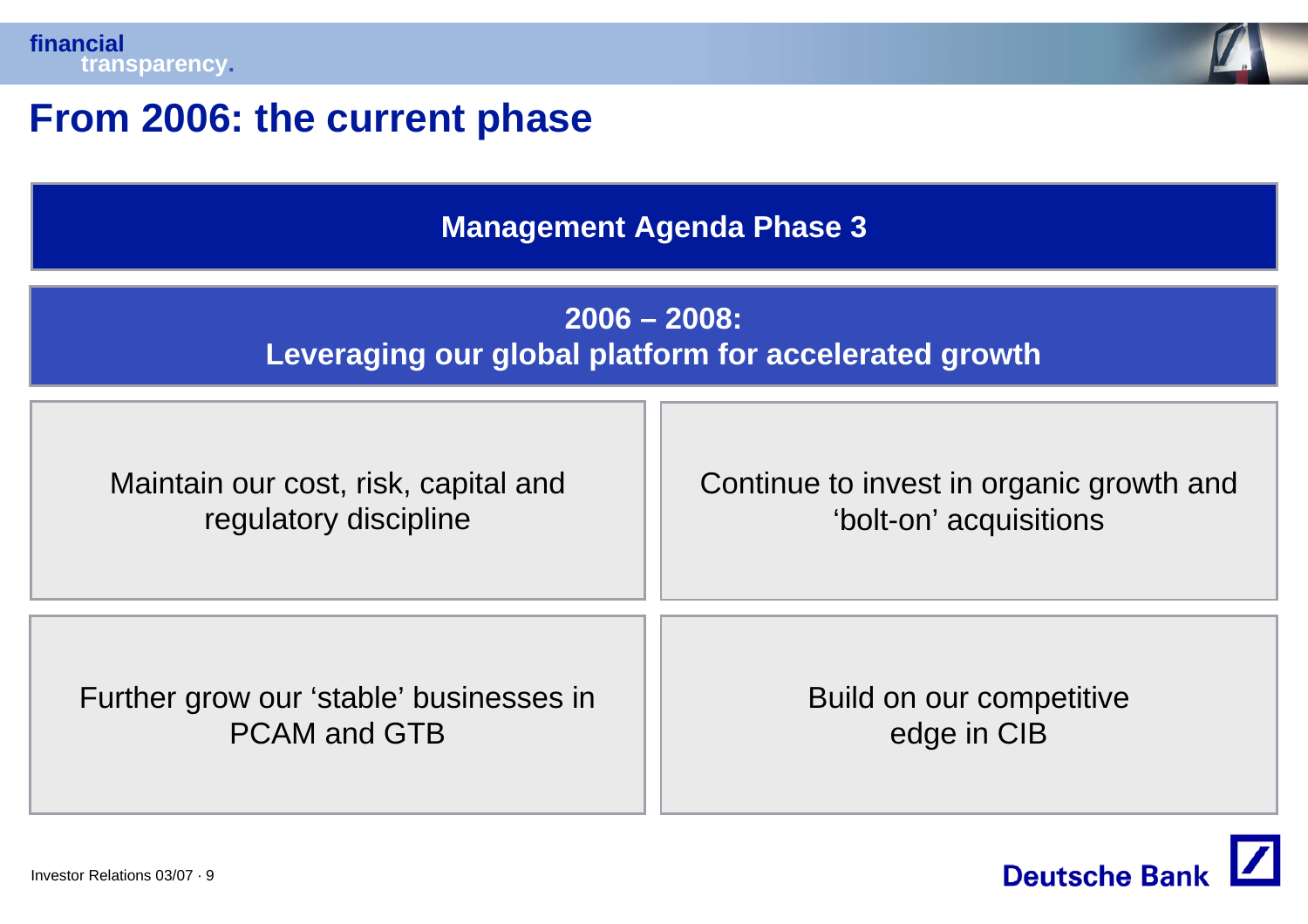**financialtransparency.**

# **Maintain our cost, risk, capital and regulatory discipline**



Investor Relations 03/07 · 10(1) Problem loans divided by total loans, at year end (2) At year end

**Deutsche Bank**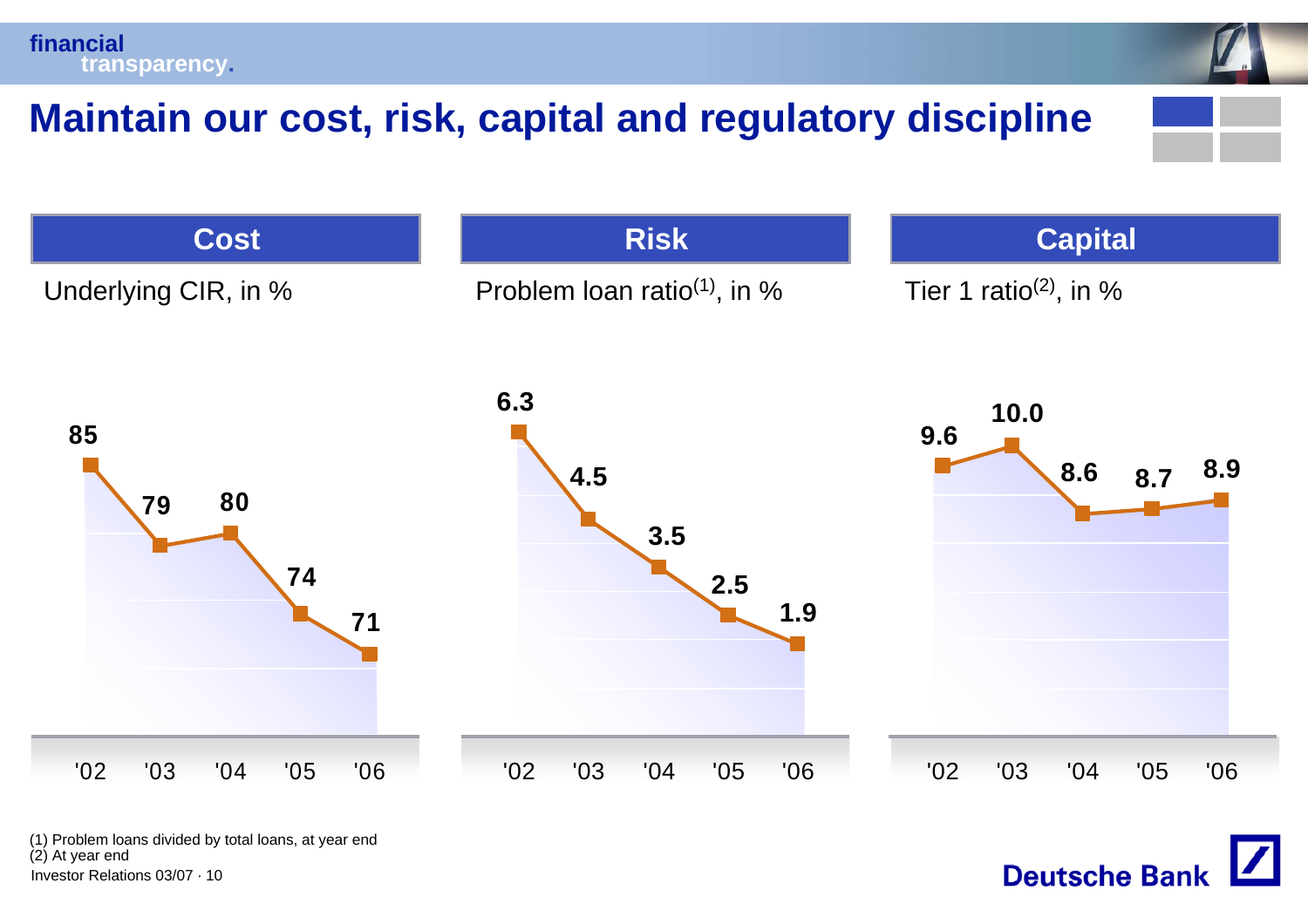

# **Continue to invest in organic growth and 'bolt-on' acquisitions**

Acquisitions, partnerships and organic investments



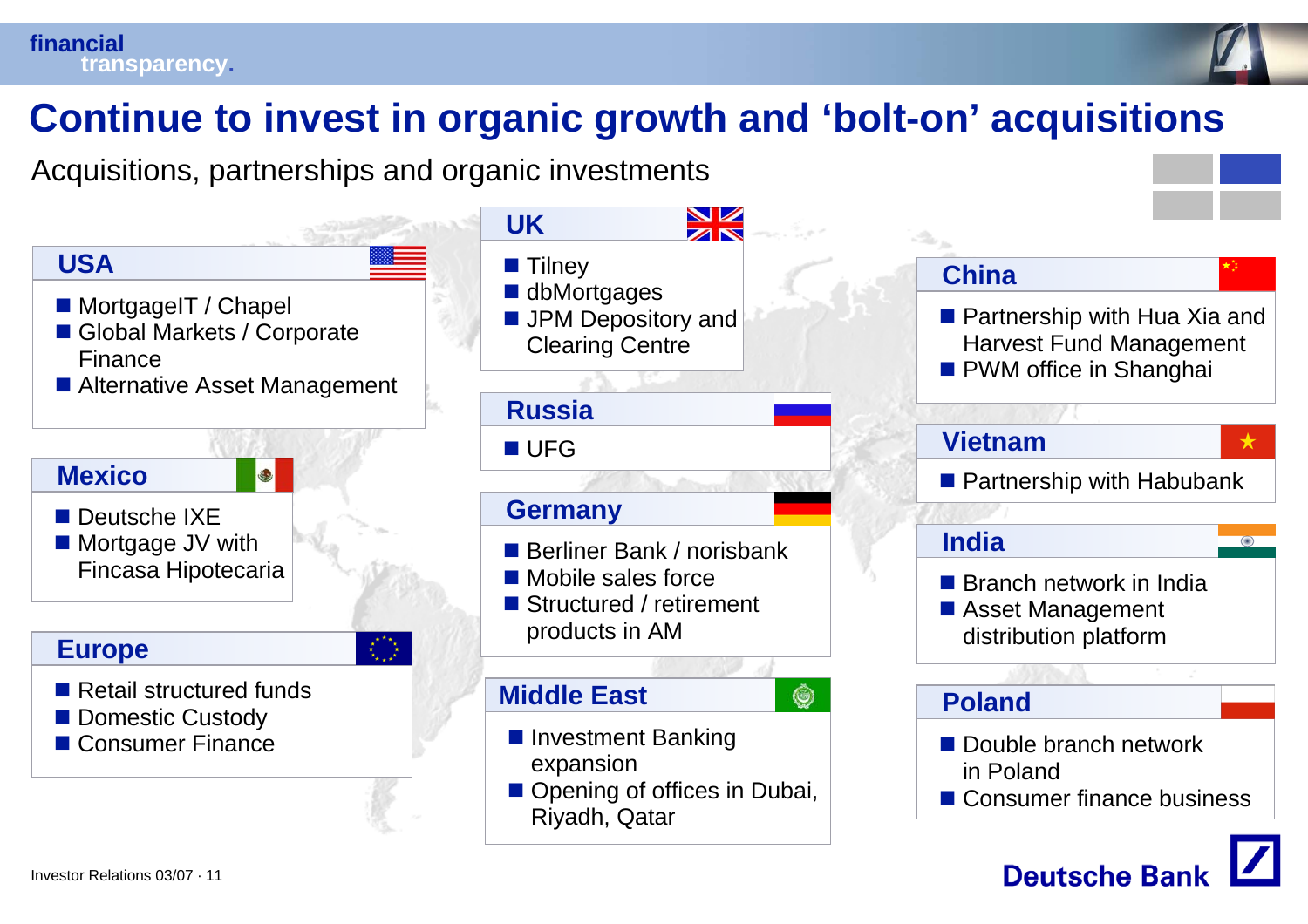

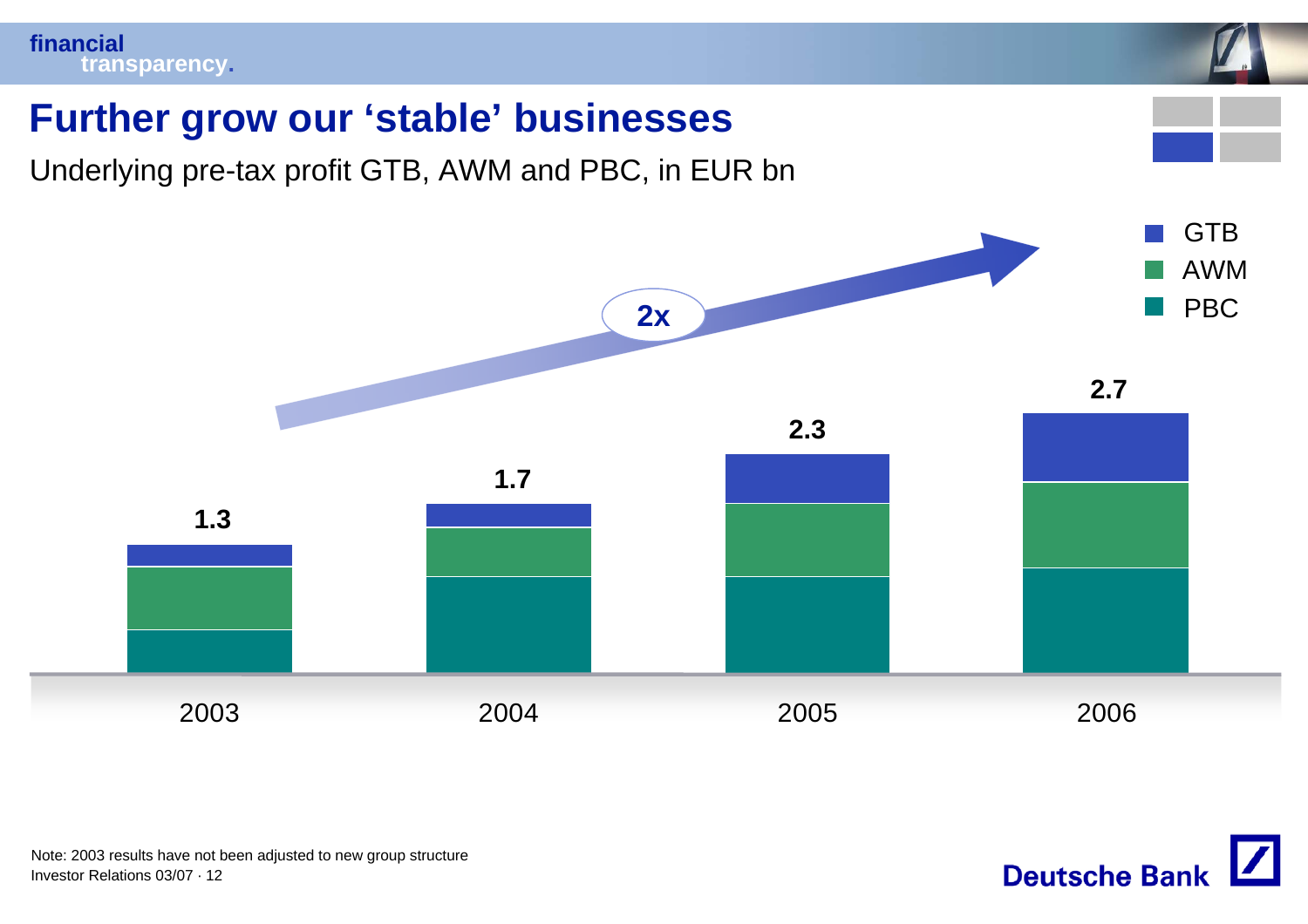

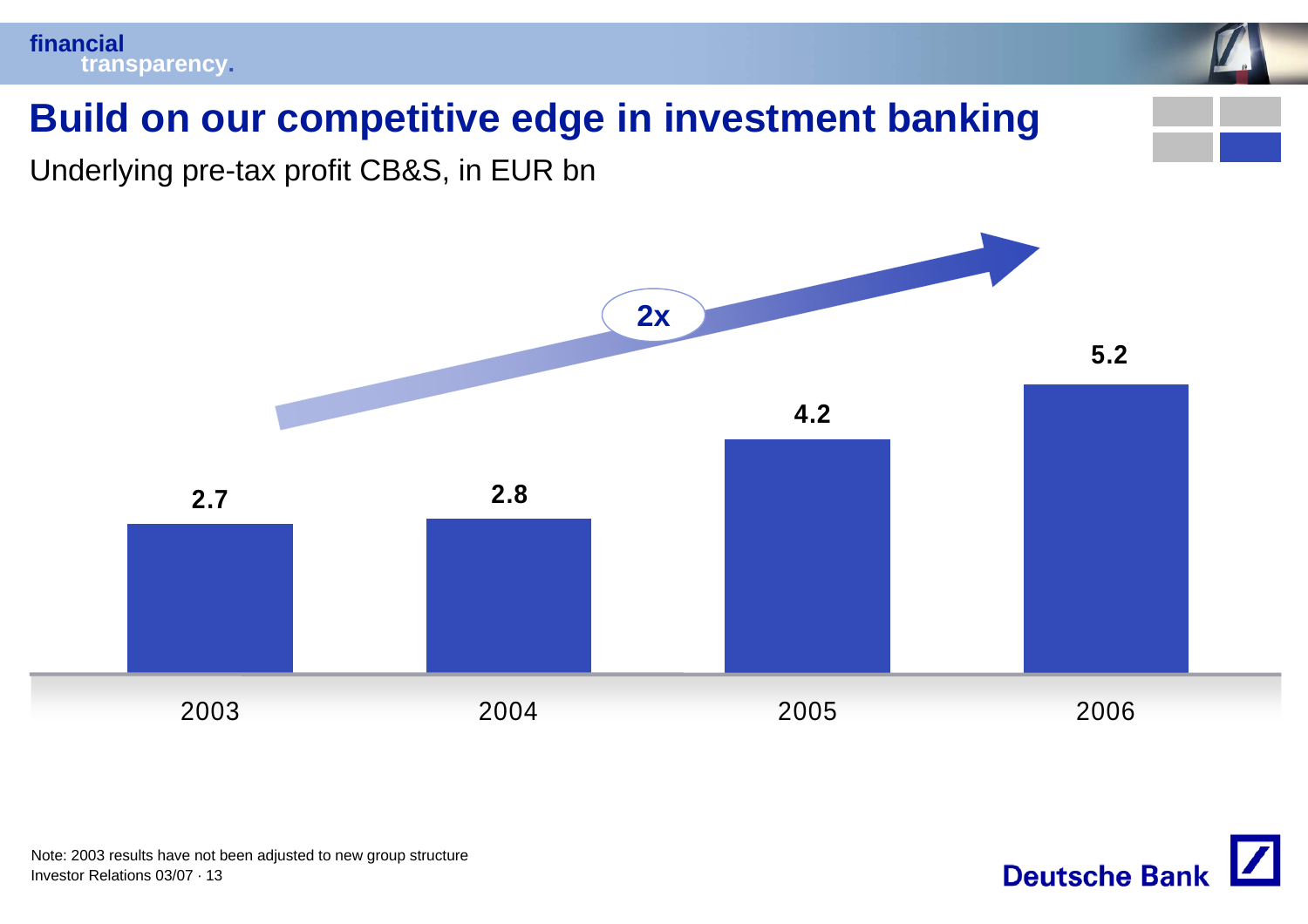

# **We are confident of delivering on our Group targets**

### **Group targets "over-the-cycle" Capital management**

## **Sustainable profitability of 25% pre-tax RoE**

## **Double-digit EPS growth in%**

## **Organic growth**

Financing RWA increase

## **External growth**

Covering goodwill **and intangibles** 

## **Dividends**

Incrementally increasing pay-out ratio to 50%

## **Share buybacks**

Flexible lever tooptimise capital structure

**of 8 – 9%of 8 – 9%Maintaining Tier 1 ratio**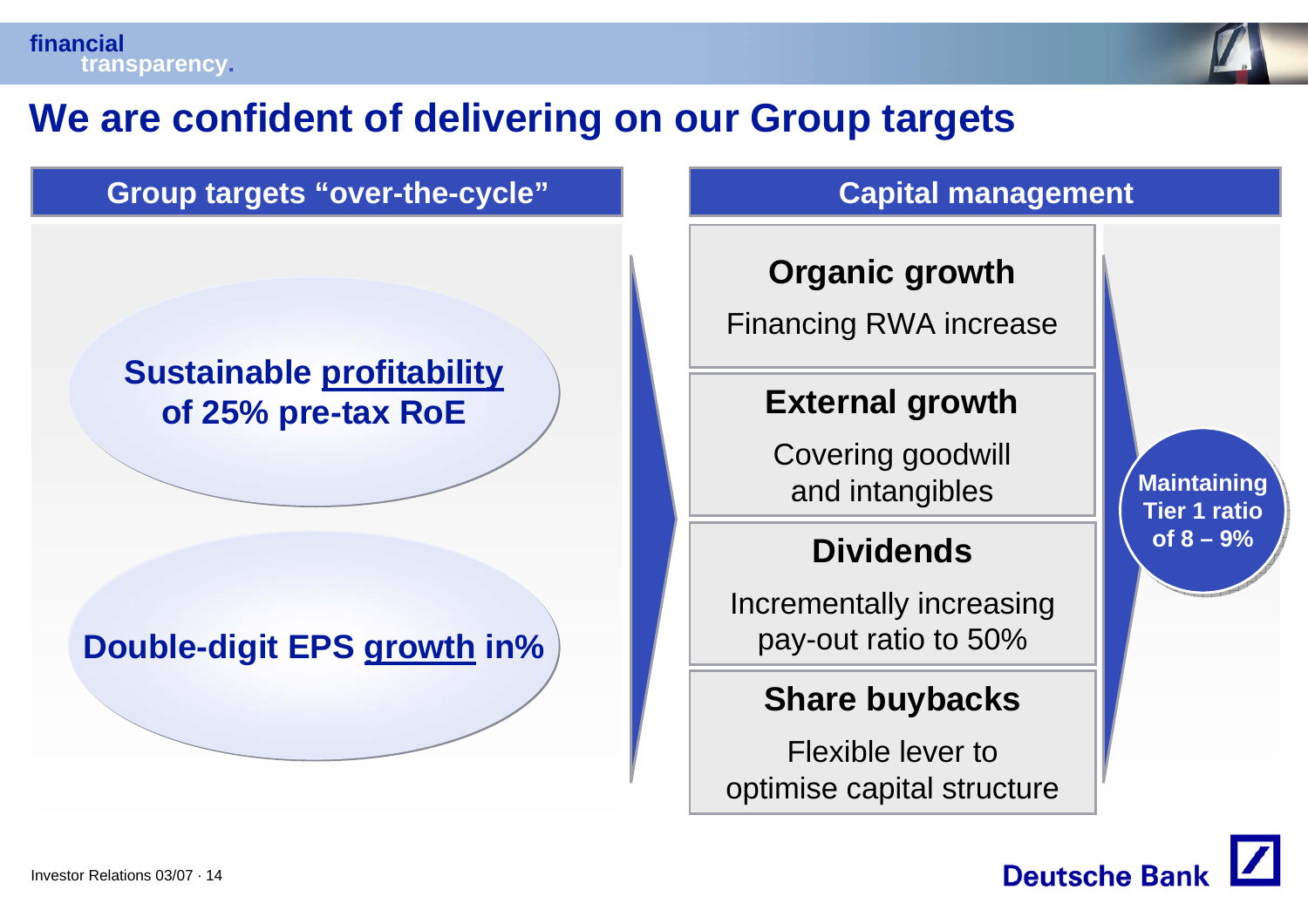

## **Trends shaping our environment**

| <b>Trend</b>                                  | <b>Features</b>                                                                                                                     |  |
|-----------------------------------------------|-------------------------------------------------------------------------------------------------------------------------------------|--|
| <b>Globalisation</b>                          | Growth of emerging markets<br>Geographical boundaries disappear<br>Global players act locally                                       |  |
| <b>Growth of</b><br>capital<br><b>markets</b> | Growing investor appetite<br>Innovation / structuring<br>Corporate activity<br>Leverage / risk distribution                         |  |
| <b>Global asset</b><br>growth                 | Private retirement funding<br>Emerging market wealth creation<br>Shift toward new asset classes<br>Institutional investment evolves |  |

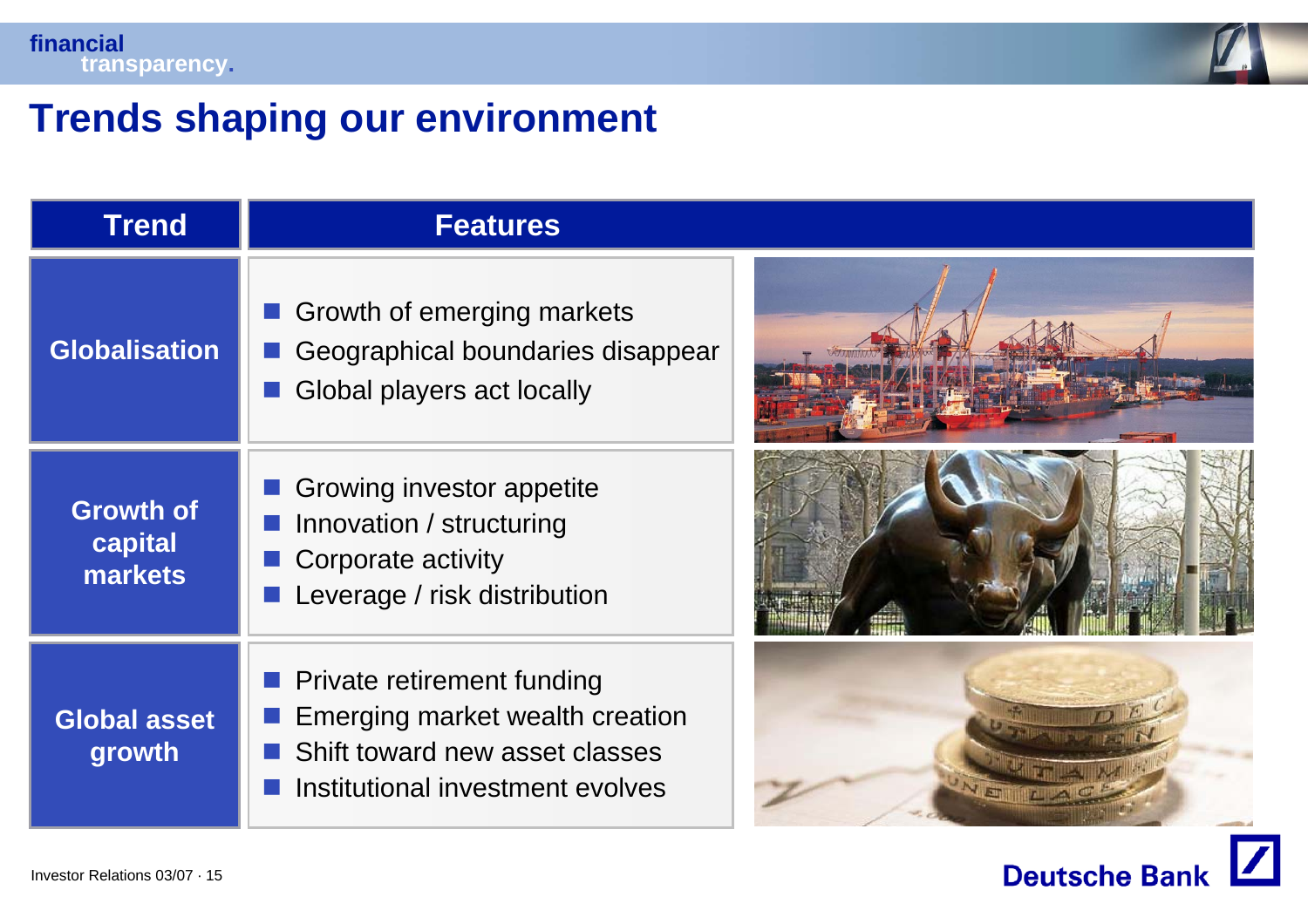

## **Trends shaping our environment**

| <b>Trend</b>                                  | <b>Features</b>                                                                                                                       | <b>Deutsche Bank strengths</b>                                                                                                           |
|-----------------------------------------------|---------------------------------------------------------------------------------------------------------------------------------------|------------------------------------------------------------------------------------------------------------------------------------------|
| <b>Globalisation</b>                          | Growth of emerging markets<br>Geographical boundaries disappear<br>Global players act locally                                         | Regional business diversification<br>Global network<br>Global capital market access<br>Local presence and culture                        |
| <b>Growth of</b><br>capital<br><b>markets</b> | Growing investor appetite<br>Innovation / structuring<br>Corporate activity<br>Leverage / risk distribution                           | <b>E</b> Leadership in Investment Banking<br>World-class Sales & Trading<br><b>Growth in Corporate Finance</b><br><b>Risk management</b> |
| <b>Global asset</b><br>growth                 | • Private retirement funding<br>Emerging market wealth creation<br>Shift toward new asset classes<br>Institutional investment evolves | EUR 966 bn Invested Assets<br>Global mutual funds / PWM<br>Alternative investments<br>Integrated product development                     |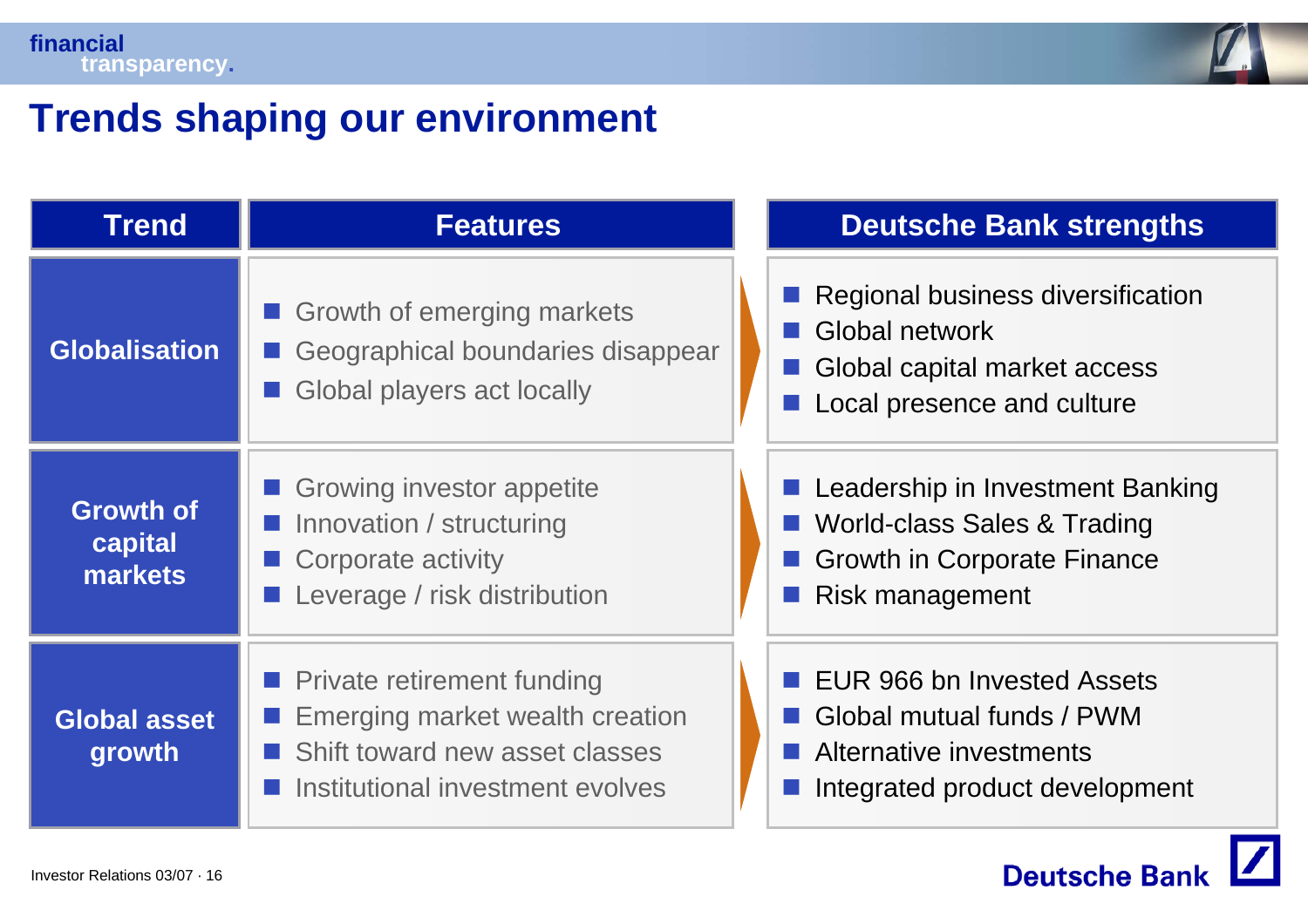



## **Upcoming communication events**